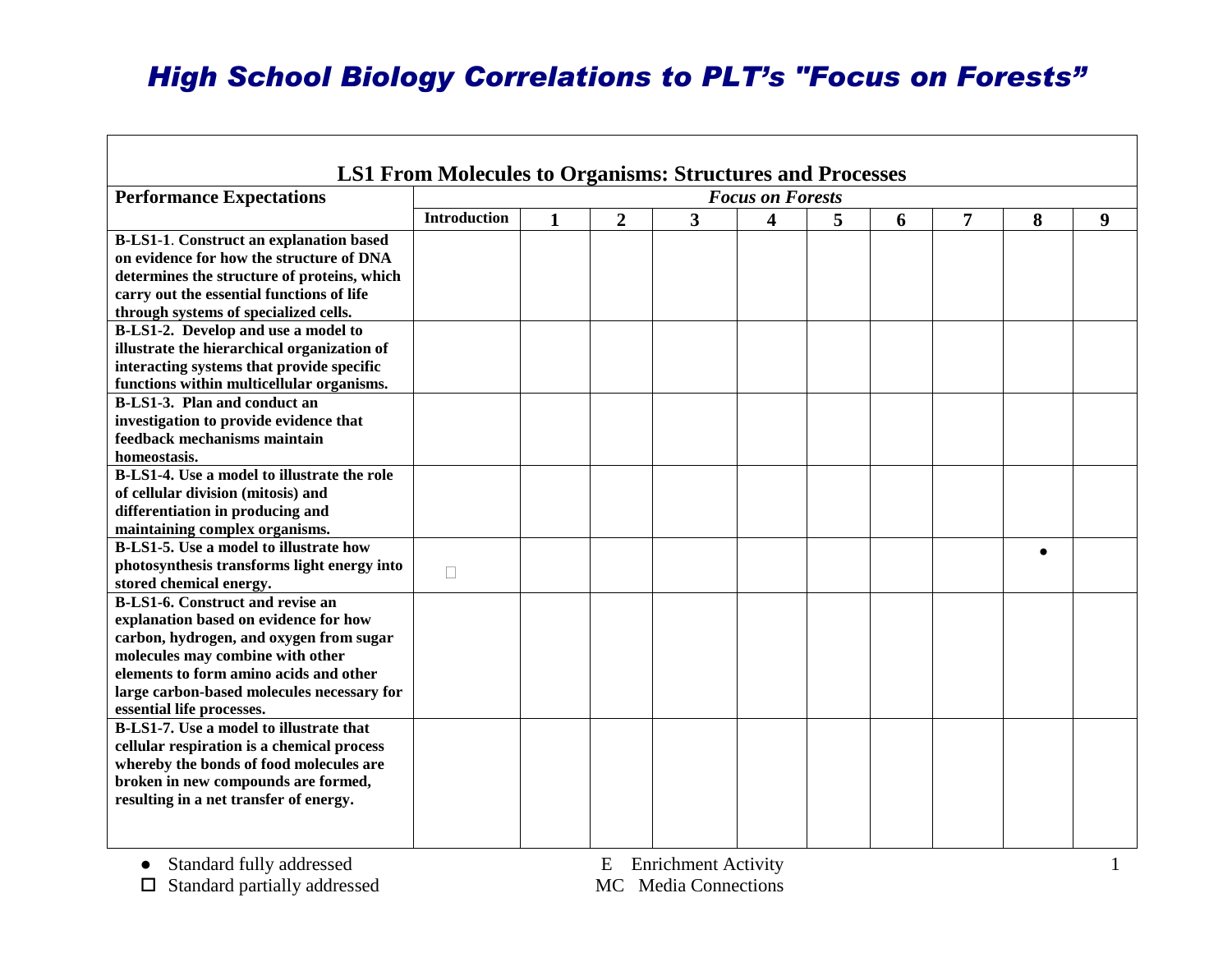## **LS2 Ecosystems: Interactions, Energy, and Dynamics**

| <b>Performance Expectations</b>         | <b>Focus on Forests</b> |              |                |                |                         |        |           |           |           |   |
|-----------------------------------------|-------------------------|--------------|----------------|----------------|-------------------------|--------|-----------|-----------|-----------|---|
|                                         | <b>Introduction</b>     | $\mathbf{1}$ | $\overline{2}$ | $\overline{3}$ | $\overline{\mathbf{4}}$ | 5      | 6         | 7         | 8         | 9 |
| <b>B-LS2-1.</b> Use mathematical and/or |                         |              |                |                |                         |        |           |           |           |   |
| computational representations to        | $\Box$                  |              |                |                |                         |        |           |           |           |   |
| support explanations of biotic and      |                         |              |                |                |                         |        | <b>MC</b> |           |           |   |
| abiotic factors that affect carrying    |                         |              |                |                |                         |        |           |           |           |   |
| capacity of ecosystems at different     |                         |              |                |                |                         |        |           |           |           |   |
| scales.                                 |                         |              |                |                |                         |        |           |           |           |   |
| <b>B-LS2-2.</b> Use mathematical        |                         |              |                |                |                         |        |           |           |           |   |
| representations to support and          | $\Box$                  |              |                |                |                         | $\Box$ |           |           |           |   |
| revise explanations based on            |                         |              |                |                |                         |        | <b>MC</b> | E         |           |   |
| evidence about factors affecting        |                         |              |                |                |                         |        |           | <b>MC</b> |           |   |
| biodiversity and populations in         |                         |              |                |                |                         |        |           |           |           |   |
| ecosystems of different scales.         |                         |              |                |                |                         |        |           |           |           |   |
| B-LS2-3. Construct and revise an        |                         |              |                |                |                         |        |           |           |           |   |
| explanation based on evidence for       |                         |              |                |                |                         |        |           |           |           |   |
| the cycling of matter and flow of       |                         | <b>MC</b>    |                |                |                         |        |           |           |           |   |
| energy in aerobic and anaerobic         |                         |              |                |                |                         |        |           |           |           |   |
| conditions.                             |                         |              |                |                |                         |        |           |           |           |   |
| <b>B-LS2-4.</b> Use mathematical        |                         |              |                |                |                         |        |           |           |           |   |
| representations to support claims       | $\Box$                  |              |                |                |                         |        |           |           |           |   |
| for the cycling of matter and flow of   |                         |              |                |                |                         |        |           |           | E         |   |
| energy among organisms in an            |                         |              |                |                |                         |        |           |           |           |   |
| ecosystem.                              |                         |              |                |                |                         |        |           |           |           |   |
| B-LS2-5. Develop a model to             |                         |              |                |                |                         |        |           |           |           |   |
| illustrate the role of photosynthesis   |                         |              |                |                |                         |        |           |           |           |   |
| and cellular respiration in the         |                         |              |                |                |                         |        |           |           | <b>MC</b> |   |
| cycling of carbon among the             |                         |              |                |                |                         |        |           |           |           |   |
| biosphere, atmosphere,                  |                         |              |                |                |                         |        |           |           |           |   |
| hydrosphere, and geosphere.             |                         |              |                |                |                         |        |           |           |           |   |
| B-LS2-6. Evaluate claims, evidence,     |                         |              |                |                |                         |        |           |           |           |   |
| and reasoning that the complex          | $\Box$                  |              |                |                |                         |        |           |           |           |   |
| interactions in ecosystems maintain     |                         | <b>MC</b>    | E              |                |                         | E      |           | <b>MC</b> |           |   |

● Standard fully addressed<br>
□ Standard partially addressed<br>
□ Standard partially addressed<br>
I Standard partially addressed<br>
I MC Media Connections  $\square$  Standard partially addressed

2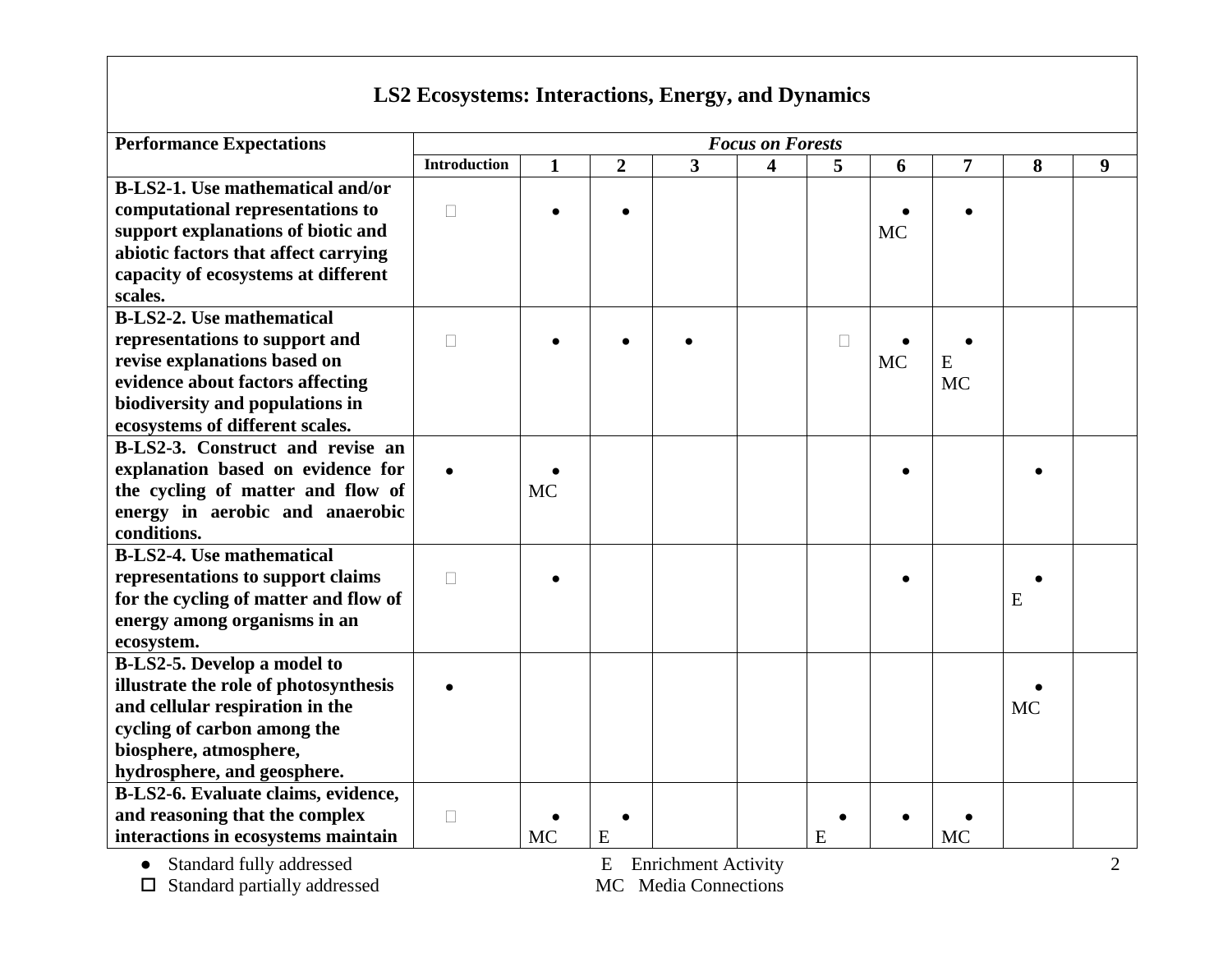| relatively consistent numbers and         |                                                          |              |                |           |                         |           |   |                |   |   |
|-------------------------------------------|----------------------------------------------------------|--------------|----------------|-----------|-------------------------|-----------|---|----------------|---|---|
| types of organisms in stable              |                                                          |              |                |           |                         |           |   |                |   |   |
| conditions but changing conditions        |                                                          |              |                |           |                         |           |   |                |   |   |
| may result in a new ecosystem.            |                                                          |              |                |           |                         |           |   |                |   |   |
| B-LS2-7. Design, evaluate, and            |                                                          |              |                |           |                         |           |   |                |   |   |
| refine a solution for reducing the        | $\Box$                                                   |              |                |           |                         |           |   |                |   |   |
| impacts of human activities on            |                                                          | E            |                | E         | E                       | <b>MC</b> |   |                |   |   |
| biodiversity and ecosystem health.        |                                                          |              |                | <b>MC</b> | <b>MC</b>               |           |   |                |   |   |
| <b>B-LS2-8.</b> Evaluate evidence for the |                                                          |              |                |           |                         |           |   |                |   |   |
| role of group behavior on individual      | $\Box$                                                   |              |                |           |                         |           |   |                |   |   |
| ad species' chances to survive and        |                                                          |              |                |           |                         |           |   |                |   |   |
| reproduce.                                |                                                          |              |                |           |                         |           |   |                |   |   |
|                                           |                                                          |              |                |           |                         |           |   |                |   |   |
|                                           | <b>LS3 Heredity: Inheritance and Variation of Traits</b> |              |                |           |                         |           |   |                |   |   |
|                                           |                                                          |              |                |           |                         |           |   |                |   |   |
|                                           |                                                          |              |                |           |                         |           |   |                |   |   |
| <b>Performance Expectations</b>           |                                                          |              |                |           | <b>Focus on Forests</b> |           |   |                |   |   |
|                                           | <b>Introduction</b>                                      | $\mathbf{1}$ | $\overline{2}$ | 3         | 4                       | 5         | 6 | $\overline{7}$ | 8 | 9 |
| <b>B-LS3-1. Ask questions to clarify</b>  |                                                          |              |                |           |                         |           |   |                |   |   |
| relationships about the role of DNA       |                                                          |              |                |           |                         |           |   |                |   |   |
| and chromosomes in coding the             |                                                          |              |                |           |                         |           |   |                |   |   |
| instructions for characteristic traits    |                                                          |              |                |           |                         |           |   |                |   |   |
| passed from parents to offspring.         |                                                          |              |                |           |                         |           |   |                |   |   |
| B-LS3-2. Make and defend a claim          |                                                          |              |                |           |                         |           |   |                |   |   |
| based on evidence that inheritable        |                                                          |              |                |           |                         |           |   |                |   |   |
| genetic variations may result from        |                                                          |              |                |           |                         |           |   |                |   |   |
| (1) new genetic combinations              |                                                          |              |                |           |                         |           |   |                |   |   |
| through meiosis, (2) viable errors        |                                                          |              |                |           |                         |           |   |                |   |   |
| occurring during replication, and/or      |                                                          |              |                |           |                         |           |   |                |   |   |
| (3) mutations caused by                   |                                                          |              |                |           |                         |           |   |                |   |   |
| environmental factors.                    |                                                          |              |                |           |                         |           |   |                |   |   |
| <b>B-LS3-3. Apply statistics and</b>      |                                                          |              |                |           |                         |           |   |                |   |   |
| probability to explain the variation      |                                                          |              |                |           |                         |           |   |                |   |   |
| and distribution of expressed traits      |                                                          |              |                |           |                         |           |   |                |   |   |
| in a population.                          |                                                          |              |                |           |                         |           |   |                |   |   |
|                                           |                                                          |              |                |           |                         |           |   |                |   |   |
|                                           |                                                          |              |                |           |                         |           |   |                |   |   |

● Standard fully addressed E Enrichment Activity

 $\square$  Standard partially addressed MC Media Connections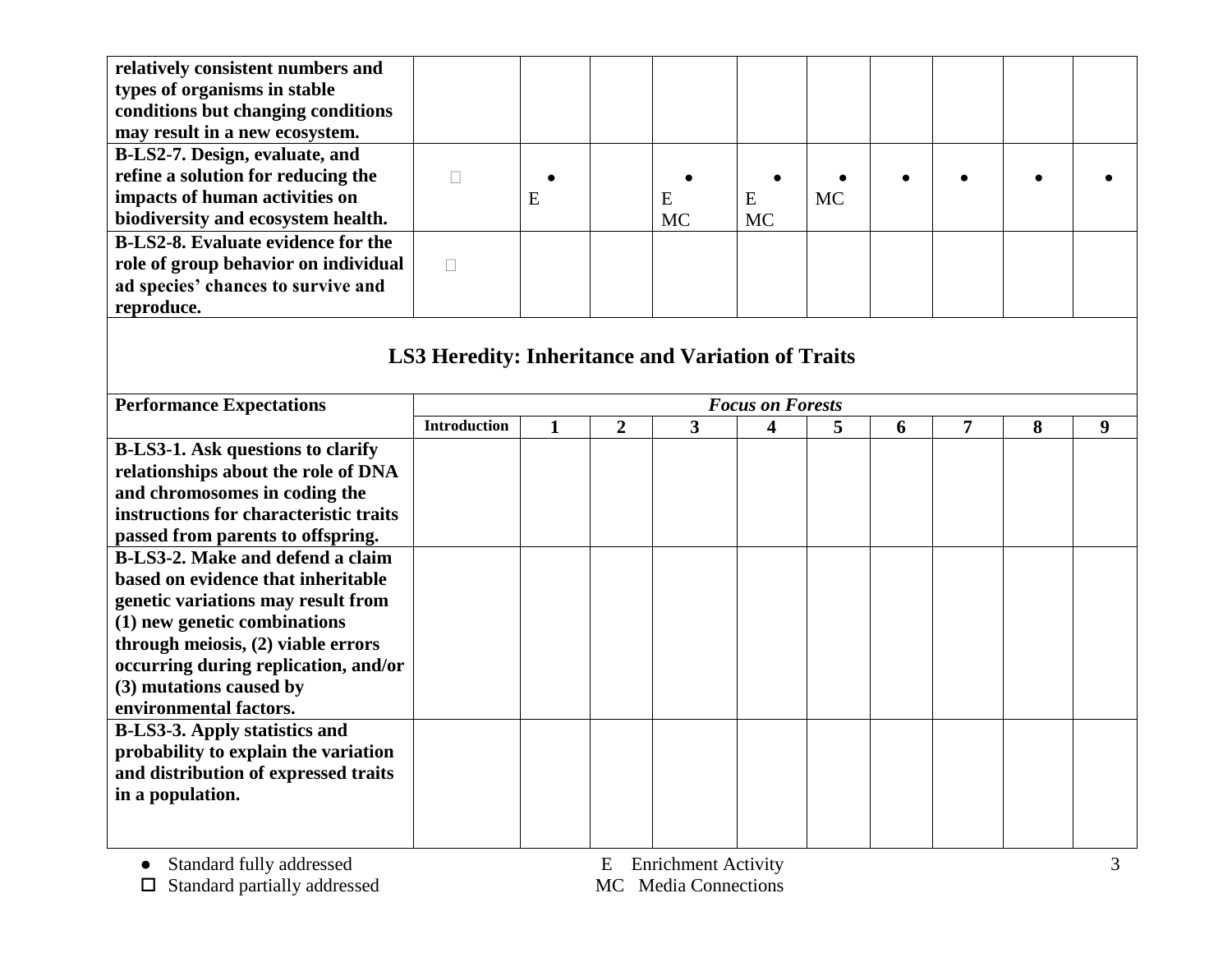| <b>LS4 Biological Evolution: Unity and Diversity</b> |                                                                     |  |        |  |  |  |  |   |   |  |
|------------------------------------------------------|---------------------------------------------------------------------|--|--------|--|--|--|--|---|---|--|
| <b>Performance Expectations</b>                      | <b>Focus on Forests</b>                                             |  |        |  |  |  |  |   |   |  |
|                                                      | <b>Introduction</b><br>5<br>$\overline{2}$<br>3<br>4<br>7<br>6<br>1 |  |        |  |  |  |  | 8 | 9 |  |
| <b>B-LS4-1. Communicate scientific</b>               |                                                                     |  |        |  |  |  |  |   |   |  |
| information that common ancestry                     |                                                                     |  |        |  |  |  |  |   |   |  |
| and biological evolution are                         |                                                                     |  |        |  |  |  |  |   |   |  |
| supported by multiple lines of                       |                                                                     |  |        |  |  |  |  |   |   |  |
| empirical evidence.                                  |                                                                     |  |        |  |  |  |  |   |   |  |
| <b>B-LS4-2. Construct an explanation</b>             |                                                                     |  |        |  |  |  |  |   |   |  |
| based on evidence that the process                   |                                                                     |  |        |  |  |  |  |   |   |  |
| of evolution primarily results from                  |                                                                     |  |        |  |  |  |  |   |   |  |
| four factors: (1) the potential for a                |                                                                     |  |        |  |  |  |  |   |   |  |
| species to increase in number,                       |                                                                     |  |        |  |  |  |  |   |   |  |
| (2) the heritable genetic variation of               |                                                                     |  |        |  |  |  |  |   |   |  |
| individuals in a species due to                      |                                                                     |  |        |  |  |  |  |   |   |  |
| mutation and sexual reproduction,                    |                                                                     |  |        |  |  |  |  |   |   |  |
| (3) competition for limited                          |                                                                     |  |        |  |  |  |  |   |   |  |
| resources, and (4) the proliferation                 |                                                                     |  |        |  |  |  |  |   |   |  |
| of those organisms that are better                   |                                                                     |  |        |  |  |  |  |   |   |  |
| able to survive and reproduce in the                 |                                                                     |  |        |  |  |  |  |   |   |  |
| environment.                                         |                                                                     |  |        |  |  |  |  |   |   |  |
| <b>B-LS4-3. Apply concepts of</b>                    |                                                                     |  |        |  |  |  |  |   |   |  |
| statistics and probability to support                |                                                                     |  |        |  |  |  |  |   |   |  |
| explanations that organisms with an                  |                                                                     |  |        |  |  |  |  |   |   |  |
| advantageous heritable trait tend to                 |                                                                     |  |        |  |  |  |  |   |   |  |
| increase in proportion to organisms                  |                                                                     |  |        |  |  |  |  |   |   |  |
| lacking this trait.                                  |                                                                     |  |        |  |  |  |  |   |   |  |
| <b>B-LS4-4.</b> Construct an explanation             |                                                                     |  |        |  |  |  |  |   |   |  |
| based on evidence for how natural                    |                                                                     |  |        |  |  |  |  |   |   |  |
| selection leads to adaptation of                     |                                                                     |  |        |  |  |  |  |   |   |  |
| populations.                                         |                                                                     |  |        |  |  |  |  |   |   |  |
| <b>B-LS4-5. Evaluate the evidence</b>                |                                                                     |  |        |  |  |  |  |   |   |  |
| supporting claims that changes in                    |                                                                     |  | $\Box$ |  |  |  |  |   |   |  |
| environmental conditions may                         |                                                                     |  |        |  |  |  |  |   |   |  |
| result in $(1)$ increases in the number              |                                                                     |  |        |  |  |  |  |   |   |  |

● Standard fully addressed E Enrichment Activity

 $\square$  Standard partially addressed MC Media Connections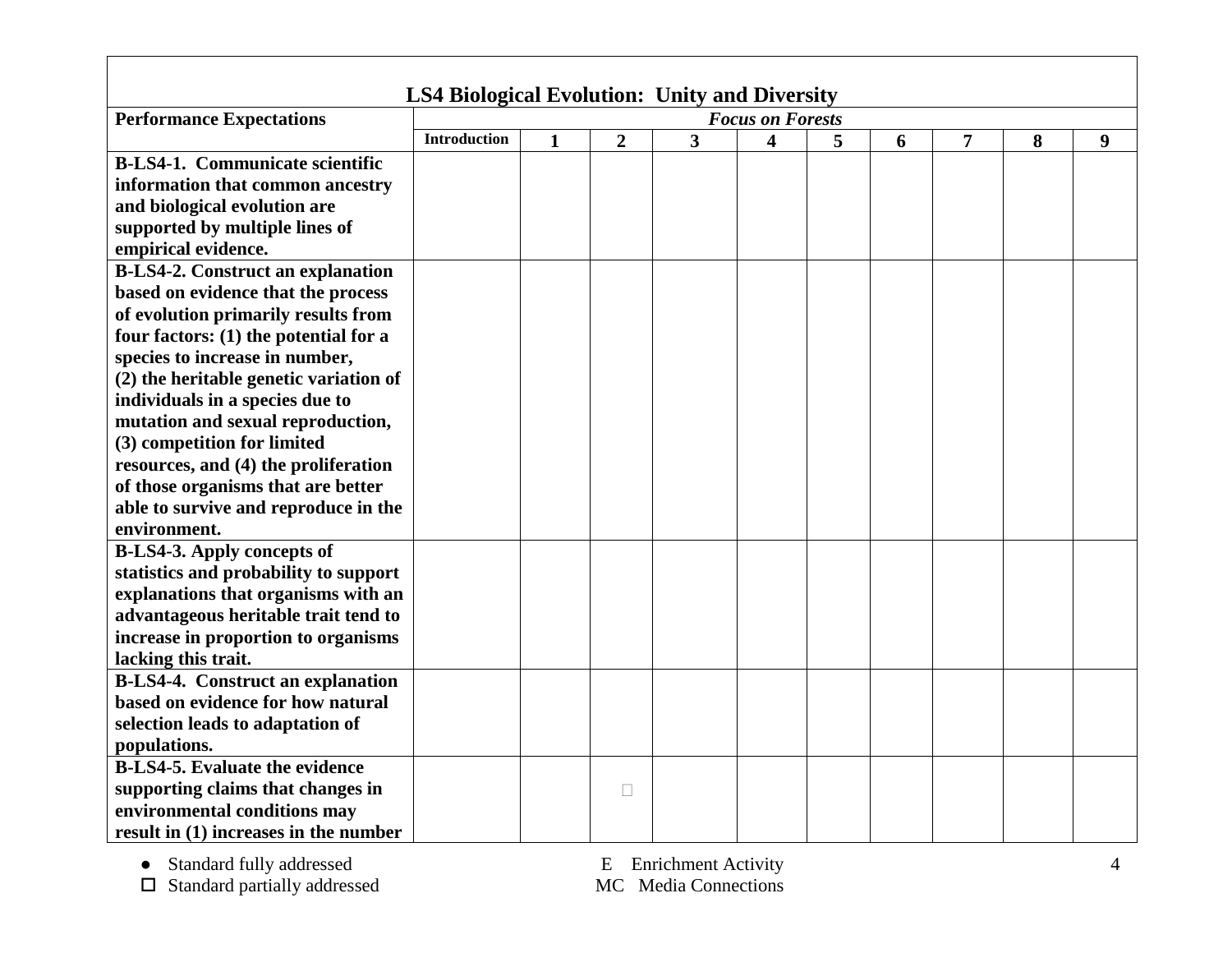| of individuals of some species,<br>(2) the emergence of new species<br>over time, and (3) the extinction of<br>other species.           |  |  |  |  |  |
|-----------------------------------------------------------------------------------------------------------------------------------------|--|--|--|--|--|
| <b>B-LS4-6. Create or revise a</b><br>simulation to test a solution to<br>mitigate adverse impacts of human<br>activity on biodiversity |  |  |  |  |  |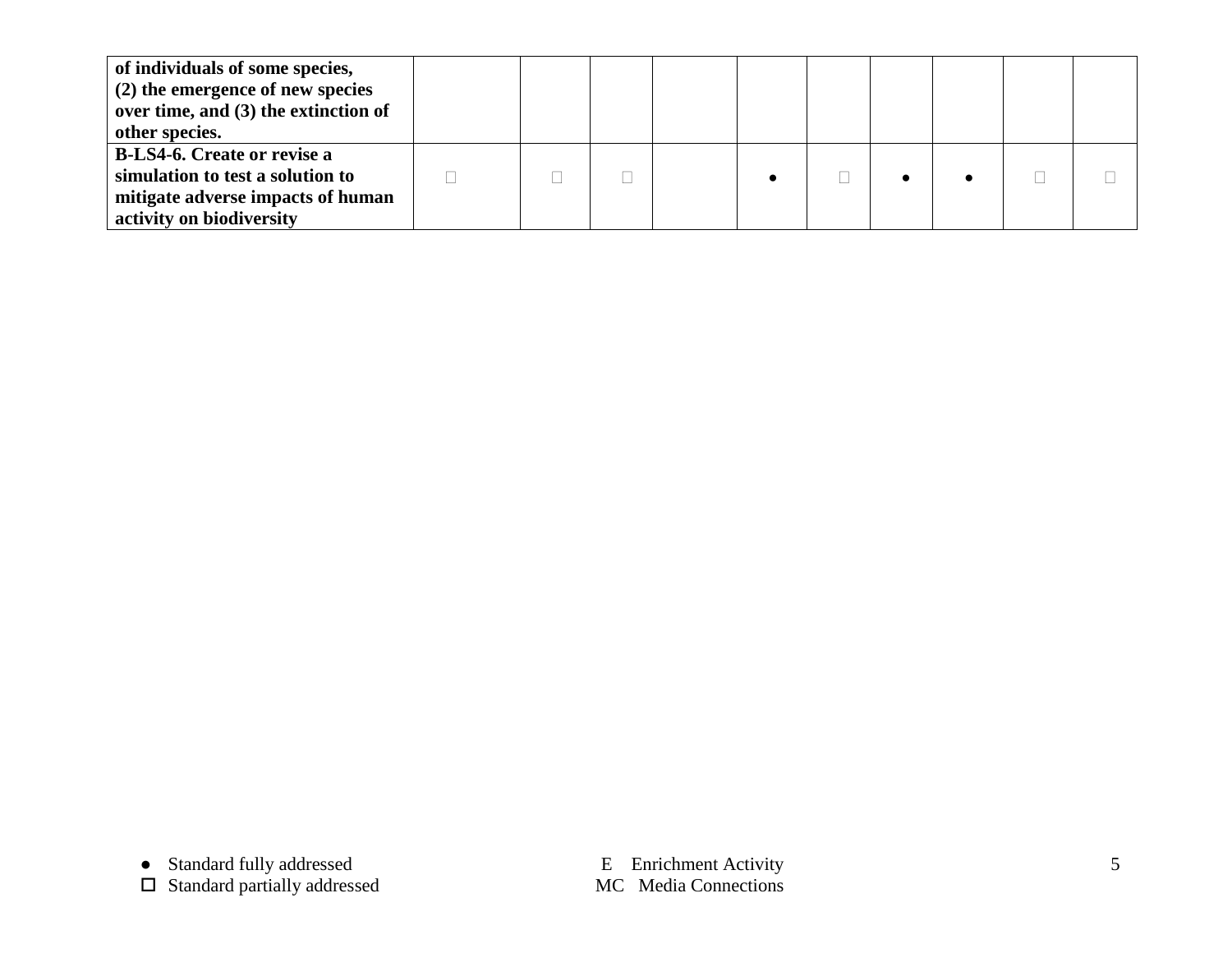## *HS Biology Reverse Correlations to PLT's "Focus on Forests"*

| <b>PLT</b> Activities      | <b>Molecules to Organisms</b> | <b>Ecosystems:</b>       | Heredity: | <b>Evolution:</b> |
|----------------------------|-------------------------------|--------------------------|-----------|-------------------|
|                            | $(B-LS1)$                     | $(B-LS2)$                | $(B-LS3)$ | $(B-LS4)$         |
|                            | $-B-LS1-5$                    | $\Box B$ -LS2-1          |           | $\Box B$ -LS4-6   |
| <b>Introduction:</b>       |                               | $\Box B$ -LS2-2          |           |                   |
| Forests are more than      |                               | $-B-LS2-3$               |           |                   |
| trees.                     |                               | $\Box B$ -LS2-4          |           |                   |
|                            |                               | $-B-LS2-5$               |           |                   |
|                            |                               | $\Box B$ -LS2-6          |           |                   |
|                            |                               | $\Box B$ -LS2-7          |           |                   |
|                            |                               | $\Box B$ -LS2-8          |           |                   |
|                            |                               | $-B-LS2-1$               |           | $\Box B$ -LS4-6   |
| 1                          |                               | $-B-LS2-2$               |           |                   |
| <b>Monitoring Forest</b>   |                               | $-B-LS2-3$               |           |                   |
| <b>Health</b>              |                               | $-B$ -LS2-4              |           |                   |
|                            |                               | $-B-LS2-6$               |           |                   |
|                            |                               | $-B-LS2-7$               |           |                   |
|                            |                               | $-B-LS2-1$               |           | $\Box B$ -LS4-5   |
| $\overline{2}$             |                               | $-B-LS2-2$               |           | $\Box B$ -LS4-6   |
| <b>Story of Succession</b> |                               | $-B-LS2-6$               |           |                   |
| 3                          |                               | $-B-LS2-2$               |           |                   |
| <b>Who Owns America's</b>  |                               | $-B-LS2-7$               |           |                   |
| <b>Forests?</b>            |                               |                          |           |                   |
| $\overline{\mathbf{4}}$    |                               | $-B-LS2-7$               |           | $-B-LS4-6$        |
| <b>Tough Choices</b>       |                               |                          |           |                   |
|                            |                               | $\Box B$ -LS2-2          |           | $\Box B$ -LS4-6   |
| 5                          |                               | $-B-LS2-6$               |           |                   |
| <b>The Nature of Fire</b>  |                               | $-B-LS2-7$               |           |                   |
|                            |                               |                          |           | $-B-LS4-6$        |
| 6                          |                               | $-B-LS2-1$               |           |                   |
| <b>Forest to Faucet</b>    |                               | $-B-LS2-2$<br>$-B-LS2-3$ |           |                   |
|                            |                               |                          |           |                   |
|                            |                               | $-B$ -LS2-4              |           |                   |
|                            |                               | $-B-LS2-6$               |           |                   |
|                            |                               | $-B-LS2-7$               |           |                   |

● Standard fully addressed<br>
□ Standard partially addressed<br>
□ Standard partially addressed<br>
□ MC Media Connections  $\square$  Standard partially addressed